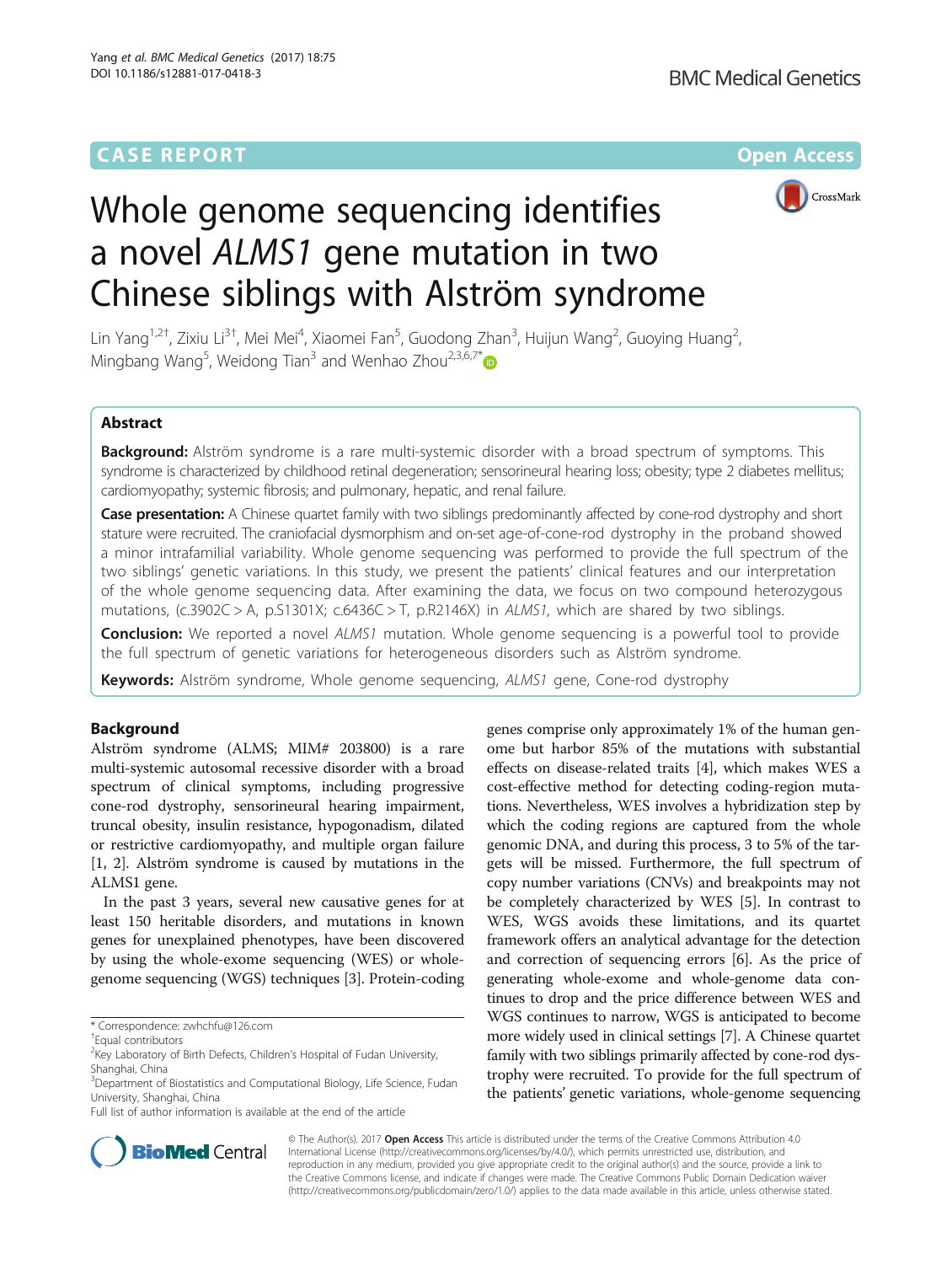(WGS) was performed to search for candidate point mutations, InDels and CNVs. In this study, we presented the patients' clinical features and our interpretation of the WGS data. We finally focus on two compound heterozygous mutations in ALMS1 shared by two siblings.

## Case presentation

## Clinical studies

At the time of admission, the proband was a 16-year-old boy with a height of 155 cm  $(*3*<sup>rd</sup> centile)$  (short stature, HP:0004322) and weight of 57 kg  $(25<sup>th</sup> - 50<sup>th</sup>$  percentile) [\[8](#page-5-0)]. He had craniofacial dysmorphism (round face HP:0000311, frontal balding HP: 0002292, thin hair HP: 0002213, narrow palpebral fissures HP: 0000581, and bitemporal flatting HP: 0000272, Fig. 1b). There was no evidence of hypponadism at the age of 16 years, with normal testicular volume and normal penis length, with welldeveloped cavernous. He had a history of photophobia (HP: 0000613) (HP: 0000613) and nystagmus (HP: 0000639) beginning at less than 3 months of age, which eventually resulted in blindness (HP: 0000618) by the age of 7–8 years. Bilateral sensorineural hearing loss (HP: 0000408) developed at the age of 8–9 years. Diabetes (HP: 0000873) developed at the age of 14 and was treated with subcutaneous insulin injections. Obesity developed (HP: 0001513) before 15 years. The ophthalmologic examination was notable for cone-rod dystrophy (HP: 0000548). Abdominal ultrasound found multiple solid masses (5.1–10.3 mm) in the liver. Echocardiography did not indicate any abnormalities at this time. There was no evidence of developmental delays, mental retardation, cardiologic impairment, hypertension, polydactyly, or hypogonadism. Serum concentration levels of triglyceridemia and blood urea nitrogen were slightly elevated, but creatinine, aspartate aminotransferase, alanine, and aminotransferase levels were normal.

The younger brother is 8 years old, with a height of 120 cm ( $3<sup>rd</sup>$  percentile) and weight 30 kg ( $50<sup>th</sup> - 75<sup>th</sup>$  percentile). There were no obvious malformations such as craniofacial dysmorphism or obesity (BMI =  $20.83 \text{ kg/m}^2$ ). There was no evidence of hypponadism at this time. The boy had a history of photophobia, nystagmus, and progressive cone-rod retinal dystrophy beginning at 3 months of age. Vision was 0.1 when evaluated. There was no evidence of hearing loss, diabetes, development delay, or mental retardation. Ophthalmologic examination



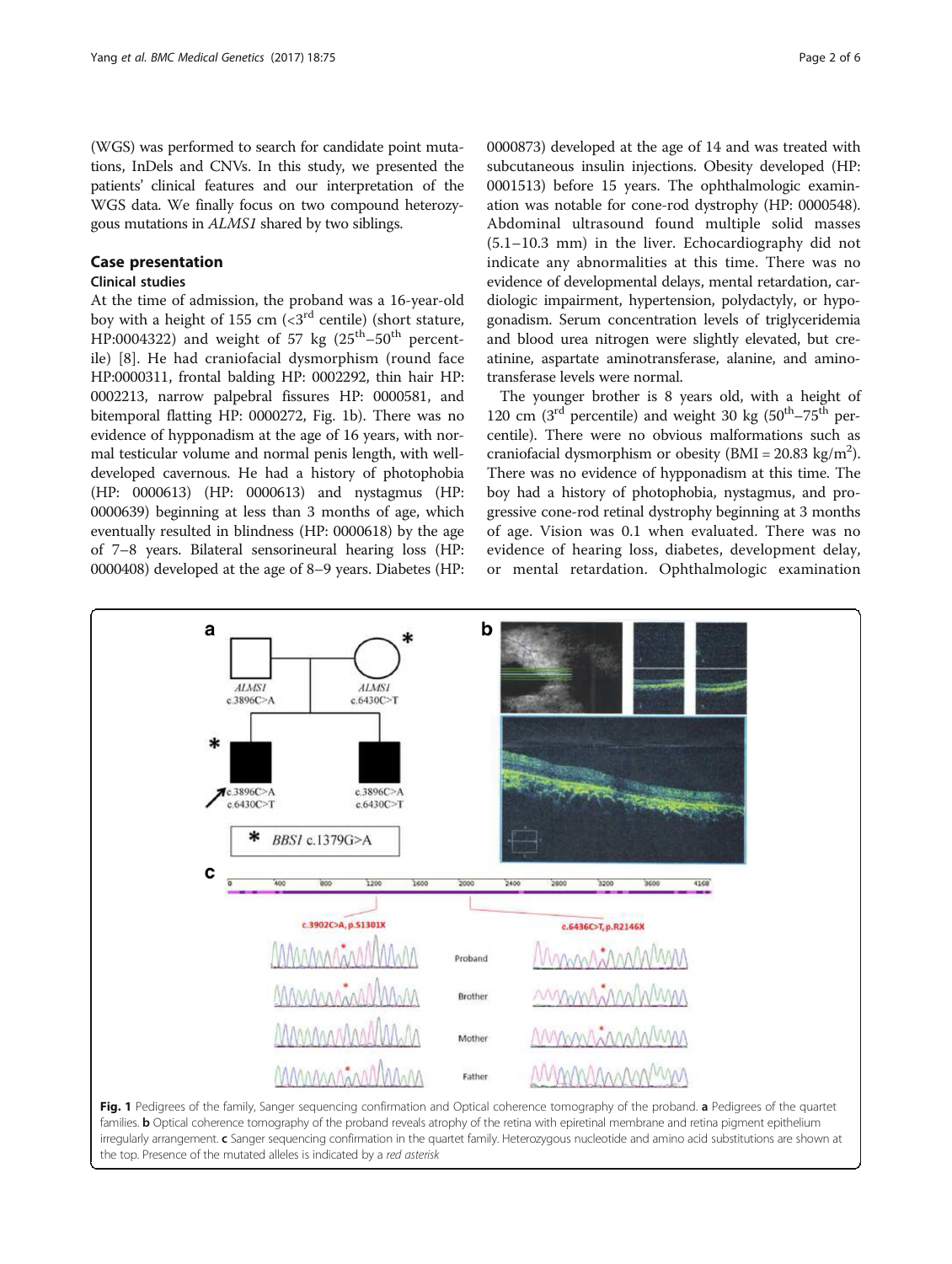<span id="page-2-0"></span>revealed mild cone-rod dystrophy. Examining abdominal ultrasound, echocardiography, liver function and renal function did not produce evidence of any further abnormalities.

The parents of the two boys were both healthy, nonconsanguineous adults. There was no family history of congenital malformations and no known teratogenic exposure. The major clinical manifestations of ALMS are shown in Table 1.

This study was approved by the ethics committee of Children's Hospital, Fudan University. Informed consent was obtained from the parents, who agreed to join this study, and using the data for scientific research and publication. The methods used in this study were performed in accordance with the approved guidelines.

Table 1 Medical history and clinical features in the proband and his brother

## Whole genome sequencing

This study was approved by the Ethics Committee of Children's Hospital, Fudan University. Genomic DNA was sequenced on a HiSeq 2000 sequencer according to the manufacturer's instructions (Illumina, San Diego, CA, USA). Clean reads were aligned to the reference human genome (UCSC hg19) using a Burrows-Wheeler Aligner (BWA) (v.0.5.9–r16). The average sequencing depth ranged from 35.73X-38.45 X. The mapping rate of clear data ranged from 97.03 to 97.27%, and the genome coverage ranged from 99.83% to 99.85 (Additional file [1](#page-4-0): Table S5).

For CNV detection, we employed a MATLAB packet, SegSeq. Only two de novo CNVs were identified in the proband. However, both CNVs were reported as polymorphisms in the Database of Genomic Variants (DGV).

|                           | Features                                                | Proband (age: 16.7 years) | Brother (age: 8 years) |
|---------------------------|---------------------------------------------------------|---------------------------|------------------------|
| Face                      | craniofacial dysmorphism                                | $^{+}$                    |                        |
| Cone-rod dystrophy        | onset age                                               | <3 months                 | >3 months              |
|                           | photophobia                                             | $^{+}$                    | $\! + \!\!\!\!$        |
|                           | nystagmus                                               | $^{+}$                    | $^{+}$                 |
|                           | Blindness                                               | 7-8 years                 |                        |
|                           | Full-field electroretinography (ERG)                    | $\! + \!\!\!\!$           | 土                      |
|                           | Fundus examination                                      | $^{+}$                    | $^{+}$                 |
| Obesity                   | Obesity                                                 | $^{+}$                    |                        |
| Hearing loss              | onset age                                               | 8-9 years                 |                        |
|                           | glue ear (long-standing sticky fluid in the middle ear) |                           |                        |
|                           | Chronic otitis media                                    |                           |                        |
|                           | Sensorineural impairment                                | $^{+}$                    |                        |
| <b>Diabetes</b>           | onset age                                               | 14 years                  |                        |
|                           | plasma insulin concentration                            | $^{+}$                    |                        |
|                           | glucose intolerance                                     | $\! + \!$                 |                        |
|                           | insulin resistance                                      |                           |                        |
|                           | acanthosis nigricans                                    |                           |                        |
|                           | Coronary artery disease                                 |                           |                        |
|                           | Diabetic peripheral neuropathy                          |                           |                        |
| Short stature             |                                                         | $^{+}$                    | $^{+}$                 |
| Cardiomyopathy            |                                                         |                           |                        |
| Hyperlipidemia            |                                                         |                           |                        |
| Developmental delay       |                                                         |                           |                        |
| Male pubertal development |                                                         |                           |                        |
| Urologic disease          |                                                         |                           |                        |
| Renal disease             |                                                         |                           |                        |
| Hepatic disease           |                                                         |                           |                        |
| Gastrointestinal disease  |                                                         |                           |                        |
| Pulmonary involvement     |                                                         |                           |                        |
| Neurologic                |                                                         |                           |                        |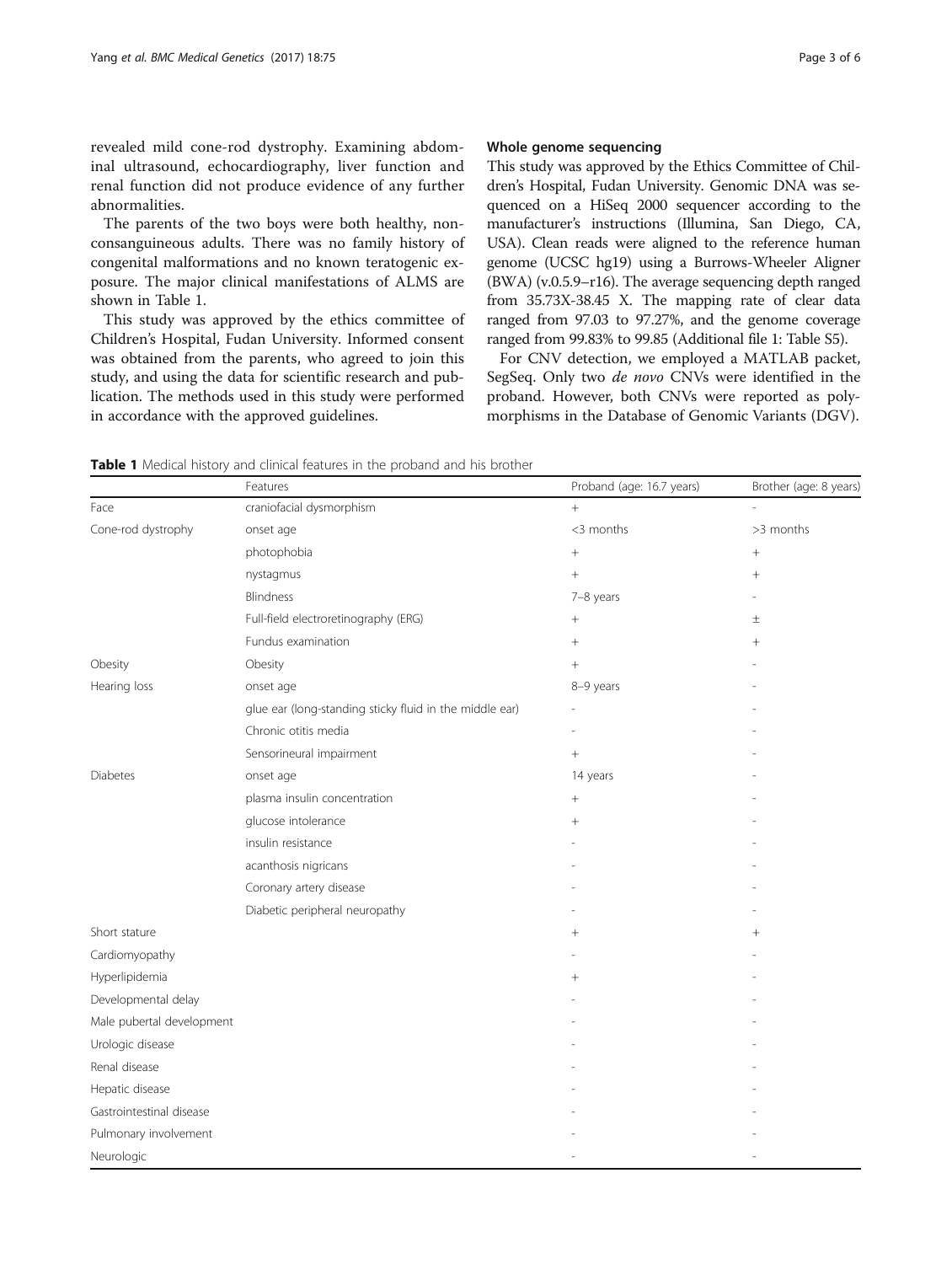<span id="page-3-0"></span>Single Nucleotide Variants (SNVs) were detected by SOAPsnp (v.1.05). InDels were identified by GATK. ANNOVAR was used to annotate the variants. The number of variants among samples ranged from 6,288,378 to 6,375,627 (Fig. 2a, Additional file [2:](#page-4-0) Table S1 and Additional file [3:](#page-4-0) Table S2). Of these variants, there were 1,681,375 to 1,764,264 potential variants of unknown significance (VUS) that did not exist in the dbSNP137 or 1000 Genome Project (Fig. 2b, Additional file [4:](#page-4-0) Table S3 and Additional file [5](#page-4-0): Table S4). After filtering the known variants from the dbSNP137 and 1000 Genome Project and those without potential function effect, there were 803 candidate pathogenic variants in 399 genes shared between the two affected siblings. The similar phenotypes between the two boys, ALMS negative family history, and absence of consanguinity suggest an X-linked or autosomal recessive inheritance. A total of 10 genes matched the heritance model (Additional file [6](#page-4-0): Table S6). Then, we found two heterozygous variants in the *ALMS1* gene (NM 015120.4,  $.3902C > A$ , p.S1301X; c.6436C > T, p.R2146X).

Both ALMS1 mutations were validated by Sanger technique on a 3500XL instrument. S1301X, R2146X are the paternal and maternal variants, respectively. Between the two variants, R2146X was reported most recently in 2015 [[9\]](#page-5-0). S1301X is a novel variant, absent from the Exac, 1000 genome, dbSNP and internal databases: 1554 probands and 1257 families. S1301X, a nonsense mutation located in exon 8, yields a truncated protein missing 2866 amino acids that will likely cause either a partial or complete loss of function. Therefore, we assumed these variants were pathogenic mutations.

Furthermore, different variants between the two siblings were analyzed. A heterozygous missense variant c.1379G > A, p.R460H in BBS1 gene was only identified in the proband. G at position 1379 is a conserved amino acid. The potential pathogenicity of this variant was scored 0.962, 0.01 and 1 by PolyPhen2, SIFT and MutationTaster, respectively; therefore, the variant was classified as being "damaged".

## **Discussion**

It is difficult to definitively diagnose ALMS solely by the clinical features of the two affected siblings. As described by Marshall et al. [\[2](#page-5-0), [10](#page-5-0)], diagnostic criteria of Alström syndrome have been revised to take the age of the affected person into consideration (Table [1\)](#page-2-0). In our study, the proband with one major (vision) and two minor (diabetes mellitus and hearing) clinical features do not meet the diagnostic criteria for a 15-year-old child. The 8-yearold brother suffering from vision lesion and short stature with just one major and one minor feature, respectively,

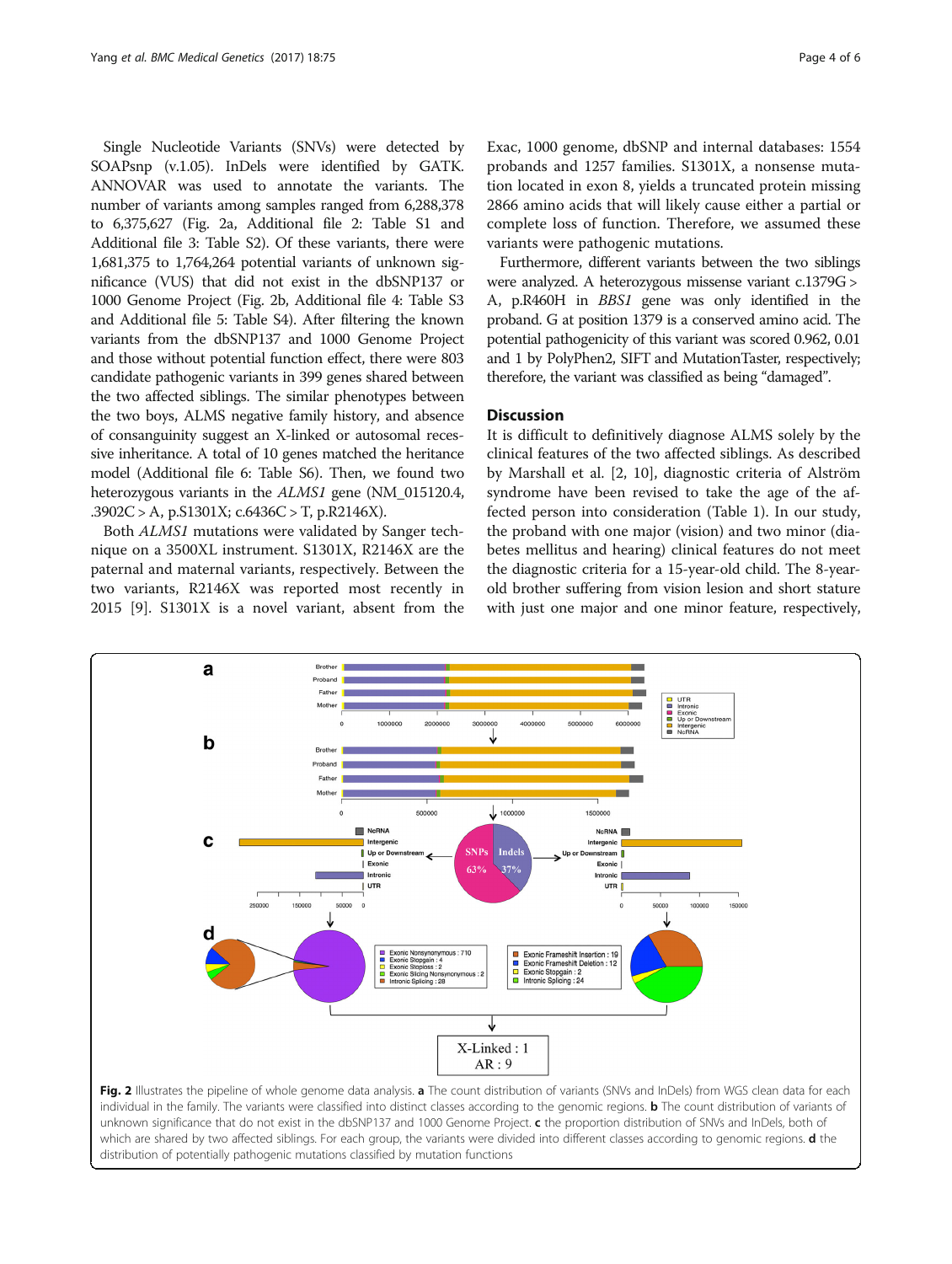<span id="page-4-0"></span>fails to meet the criteria for a 3- to 14-year-old child. Furthermore, some clinical phenotypes, such as obesity, male hypogonadism, hepatic dysfunction, proteinuria, chronic bronchitis and developmental delay, were reported to occur within the first decade among 50% of Alström patients. However, neither of the affected siblings developed these abnormalities.

The biological function of the ALMS1 protein remains unclear, although localization to centrosomes and basal bodies of ciliated cells suggest apparent roles in ciliary function, intracellular trafficking and adipocyte differentiation [\[11](#page-5-0)]. The complex spectrum of traits for ALMS is consistent with those described for ciliopathies, which are genetic disorders resulting from the alterations of various genes. For example,, Bardet-Biedle syndrome (BBS; MIM# 209900) shares many clinical phenotypes with ALMS: retinitis pigmentosa, deafness, and diabetes mellitus [\[10](#page-5-0), [12\]](#page-5-0). A total of18 genes, excluding ALMS1, have been associated with BBS [[13](#page-5-0)]. Previous reports suggested that such interactions might extend to cases of non-Mendelian inheritance in the form of triallelism. This defies the prevailing perception of BBS as an autosomal recessive disease [[14](#page-5-0)–[16](#page-5-0)]. ALMS is a heterogeneous genetic disease with variable expressivity, even within families.

WGS is a powerful tool that provides the full spectrum of genetic variations for such heterogeneous disorders. WGS can not only detect point mutations and small insertions/deletions (InDels) but may also be a useful technique for identifying large copy number variations and the variants in noncoding regions [[5](#page-5-0), [6](#page-5-0)].

In our study, we used WGS data filtering (Fig. [2\)](#page-3-0) to discover two compound heterozygous nonsense mutations in ALMS1 shared by two siblings whose mutations resulted in overlapping clinical presentations between both affected individuals. Thus, we established the diagnosis of ALMS in the two boys.

Previous reports suggested that ciliopathies with a triallelic inheritance defy the prevailing perception among the medical community that BBS is an autosomal recessive disease [\[17](#page-5-0)]. For the family in this case study, we identified an extra heterozygous missense variant in the BBS1 gene in the proband only by WGS and speculate that a BBS1 gene variant may interact with ALMS1 to alter the onset and course of manifestations of ALMS. More research is required to confirm these results.

## Conclusions

We identified two compound heterozygous ALMS1 mutations in a Chinese quartet family shared between two siblings suffering cone-rod dystrophy and short stature. We report a novel ALMS1 mutation and confirmed that WGS is a powerful tool for providing the full spectrum of genetic variations for such heterogeneous disorders.

## Additional files

[Additional file 1:](dx.doi.org/10.1186/s12881-017-0418-3) Summary of the results of the WGS statistics in the family. (PDF 12 kb)

[Additional file 2:](dx.doi.org/10.1186/s12881-017-0418-3) Summary of SNV identification in the family. (DOCX 16 kb)

[Additional file 3:](dx.doi.org/10.1186/s12881-017-0418-3) Summary of InDels identification in the family. (DOCX 16 kb)

[Additional file 4:](dx.doi.org/10.1186/s12881-017-0418-3) Summary of SNV identification after polymorphism in the dbSNP and 1000 Genome Project were filtered. (DOCX 16 kb)

[Additional file 5:](dx.doi.org/10.1186/s12881-017-0418-3) Summary of InDels identification after polymorphism in the dbSNP and 1000 Genome Project were filtered. (DOCX 15 kb)

[Additional file 6:](dx.doi.org/10.1186/s12881-017-0418-3) Summary of rare and inheritance pattern filtered variants identified in the family. (XLSX 12 kb)

#### Abbreviations

ALMS: Alström syndrome; CNVs: Copy number variations; DGV: Database of genomic variants; InDels: Insertions/Deletions; NGS: Next-generation sequencing; VUS: Variants of unknown significance; WES: Whole-exome sequencing; WGS: Whole-genome sequencing

#### Acknowledgments

The authors would like to express their gratitude to the participating family and would also like to thank Prof. Yonghui Jiang of School of Medicine, Duke University for his support and mentorship.

#### Funding

This work was supported by grants from Shanghai Municipal Commission of Health and Family Planning (2013ZYJB0015) and Science and Technology Commission of Shanghai Municipal (14411950402).

#### Availability of data and materials

The whole genome sequencing data for each individual are available in the Sequence Read Archive (SRA) under BioProject ID "PRJNA342101". And the data summary was presented as Additional files within the manuscript.

#### Authors' contributions

LY and WZ conceived of this study and provided and participated in its design. LY drafted the manuscript. ZL and WT performed the WGS data analysis and interpretation. XF and MW performed the molecular genetics studies and participated in the sequence alignment. MM performed the follow-up examinations. GZ and HW performed the Sanger confirmation and helped to interpret the data. GH and WZ participated in the design and coordination of this study in addition to revising and critiquing the manuscript. All authors read and approved the final draft of the manuscript.

#### Competing interests

The authors declare that they have no competing interests.

#### Consent for publication

Informed consent was obtained from the parents, who agreed to join this study, and using the data for scientific research and publication. The methods used in this study were performed in accordance with the approved guidelines.

### Ethics approval and consent to participate

This study was approved by the ethics committee of Children's Hospital, Fudan University. Informed consent was obtained from the parents, who agreed to join this study, and using the data for scientific research and publication.

#### Publisher's Note

Springer Nature remains neutral with regard to jurisdictional claims in published maps and institutional affiliations.

#### Author details

<sup>1</sup> Division of Endocrinology, Genetics and Metabolic Diseases, Children's Hospital of Fudan University, Shanghai, China. <sup>2</sup>Key Laboratory of Birth